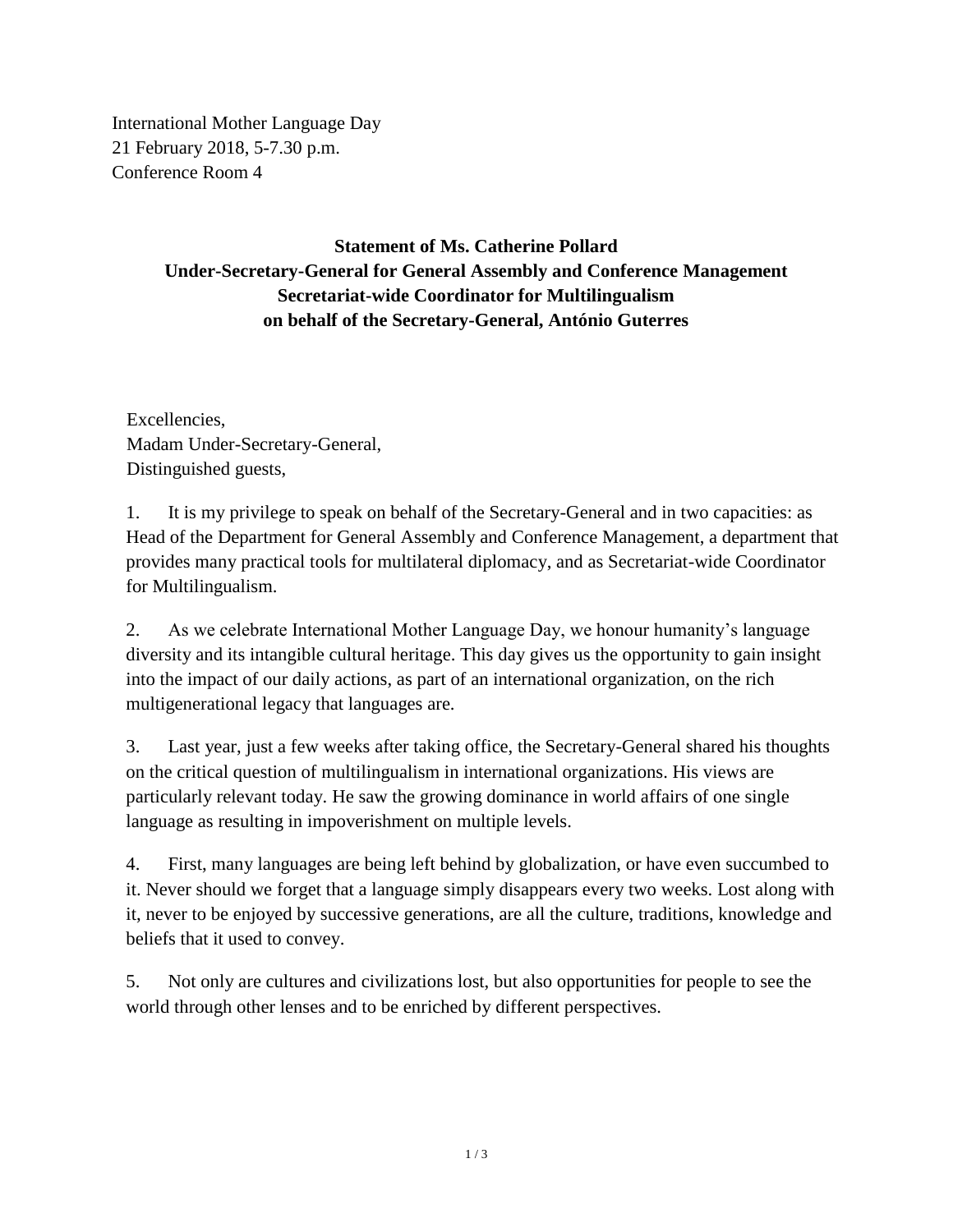6. In addition, the growing trend towards monolingualism results in another, often overlooked, impoverishment: that of English itself, a concern that has yet to gain prominence as an object of research in the linguistic community and therefore remains a relatively undocumented topic.

7. Nevertheless, this situation is all too real and gives the illusion that cross-cultural communication can wrest itself free of a reliance on language professionals or language mediation.

8. In my work as Coordinator for Multilingualism, I see the same dynamics as are at play on the global stage. My role is to raise awareness of the rich language diversity that is at the core of the Organization and also of the world that the United Nations was created to save from the scourge of war.

9. Let us ask ourselves some frank questions: how can we effectively maintain international peace and security in an environment that we do not understand and where we cannot be understood?

10. How can we possibly adopt an inclusive approach to sustainable development by reaching out to local stakeholders but without addressing language differences?

11. How can human rights ever be protected, promoted and defended if no dialogue is possible with victims of violations in the languages that they speak?

12. As the Organization undergoes reform to remain fit for purpose and to become more nimble and flexible, these are but a few of the important questions that must be asked.

13. I am proud that our efforts will support the reform processes and help to bring about an organizational change towards greater integration of multilingualism into our internal mechanisms.

14. Before concluding, I should like to thank the Permanent Mission of Bangladesh for organizing this event, an event that contributes to the promotion of multilingualism at the United Nations, not just as an end in itself, but truly as a means of strengthening the Organization in its work.

15. This year, we will mark the 70th anniversary of the Universal Declaration of Human Rights, of which there are, to date, more than 500 translations available, making it one of the most translated pieces ever published.